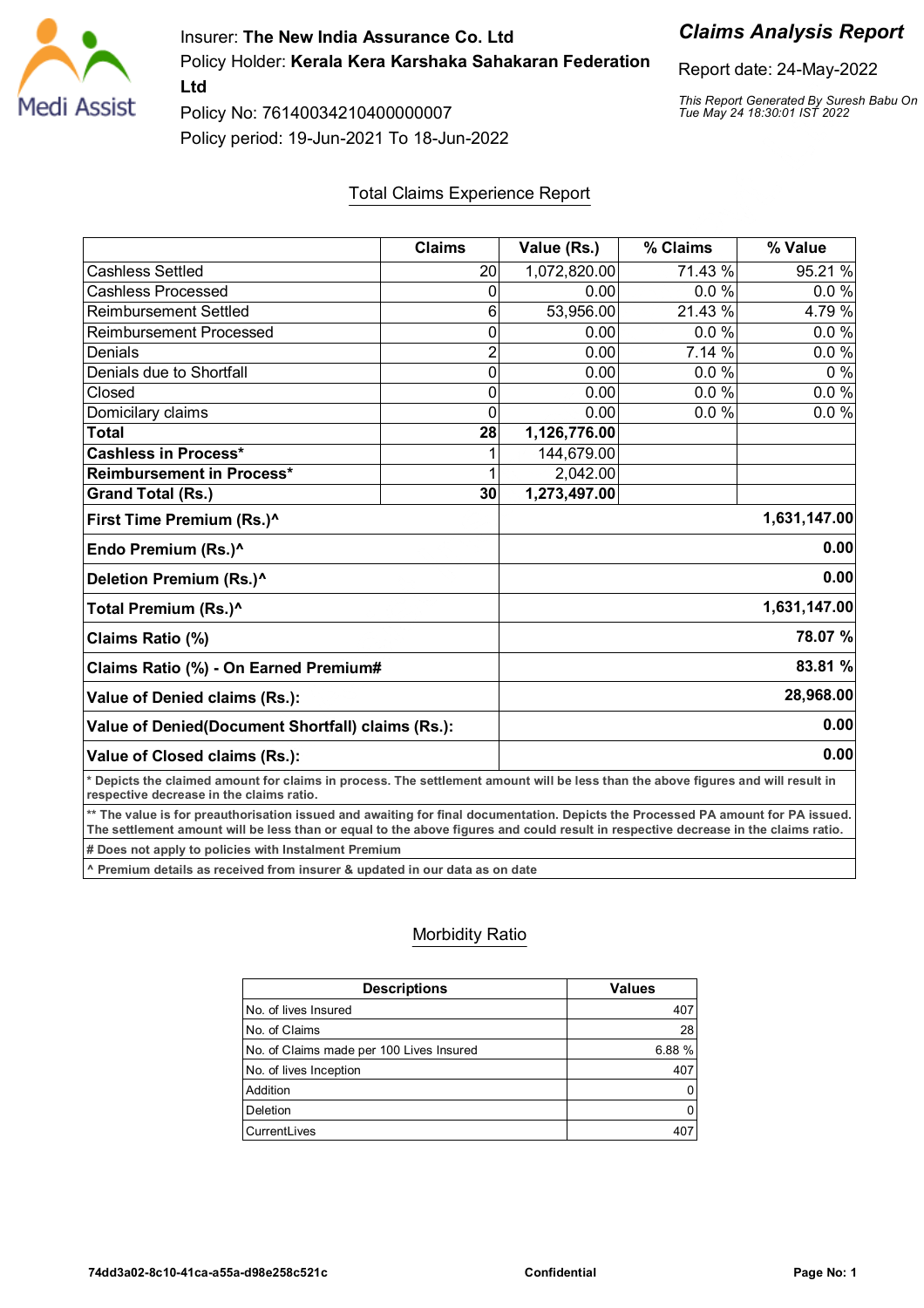

Insurer: **The New India Assurance Co. Ltd** Policy Holder: **Kerala Kera Karshaka Sahakaran Federation Ltd**

Policy No: 76140034210400000007 Policy period: 19-Jun-2021 To 18-Jun-2022

## *Claims Analysis Report*

Report date: 24-May-2022

*This Report Generated By Suresh Babu On Tue May 24 18:30:01 IST 2022*

#### Ailments Profile

| <b>ICD Group</b> | <b>No. of Claims</b> | Value (Rs.) | % of Claims | %、<br><b>S</b> Value<br>ി |
|------------------|----------------------|-------------|-------------|---------------------------|
|                  |                      |             |             |                           |

#### Distribution Across Age

| <b>Age Band</b> | No. of Claims | Value (Rs.)  | % Claims | % Value |
|-----------------|---------------|--------------|----------|---------|
| $6 - 35$        | 12            | 519,376.00   | 50.0 %   | 47.0%   |
| 46-50           |               | 87,804.00    | 8.0%     | 8.0%    |
| $51 - 55$       |               | 239,700.00   | 8.0%     | 22.0%   |
| 56-60           |               | 118.252.00   | 8.0%     | 10.0%   |
| 61-65           |               | 14,090.00    | 4.0 %    | 1.0%    |
| Above 70        |               | 107,582.00   | 20.0%    | 9.0%    |
| <b>Total</b>    | 24            | 1,086,804.00 |          |         |
|                 |               |              |          |         |

*Based on Settled/Processed Cashless/Reimbursement Claims Only*

#### Distribution Across Category of Beneficiaries Report

|                  |              | % Claims | % Value |
|------------------|--------------|----------|---------|
| 5.0              | 393,402.00   | 20.83 %  | 36.2 %  |
| 4.0 <sub>1</sub> | 121,151.00   | 16.67 %  | 11.15 % |
| 10.0             | 464.669.00   | 41.67 %  | 42.76 % |
| 5.0              | 107.582.00   | 20.83 %  | 9.9%    |
| 24.0             | 1,086,804.00 |          |         |
|                  |              |          |         |

*Based on Settled/Processed Cashless/Reimbursement Claims Only*

#### Distribution Across Amount Bands Report

| <b>Amount Band</b>                                             | No. of Claims | Value (Rs.)  | % Claims | % Value |
|----------------------------------------------------------------|---------------|--------------|----------|---------|
| Rs. 10.000/- And less                                          |               | 15,601.00    | 16.0%    | 1.0%    |
| Rs. 10,001/- to Rs. 25,000/-                                   | 9             | 172,179.00   | 37.0 %   | 15.0%   |
| Rs. 25,001/- to Rs. 50,000/-                                   | 51            | 187,329.00   | 20.0 %   | 17.0 %  |
| Rs. 50,001/- to Rs. 1,00,000/-                                 |               | 156.978.00   | 8.0%     | 14.0 %  |
| Rs. 1,00,001/- to Rs. 1,50,000/-                               |               | 239.700.00   | 8.0%     | 22.0 %  |
| Rs. 1,50,001/- to Rs. 2,00,000/-                               |               | 315.017.00   | 8.0%     | 28.0%   |
| Total                                                          | 24            | 1,086,804.00 |          |         |
| Based on Settled/Pressessed Caphlose/Beimburgement Claims Only |               |              |          |         |

*Based on Settled/Processed Cashless/Reimbursement Claims Only*

#### Utilization Report for Employee

| No. of Claims in current policy | No. of<br>Emplovees | Value (Rs.) | % Claims | % Value |
|---------------------------------|---------------------|-------------|----------|---------|
|---------------------------------|---------------------|-------------|----------|---------|